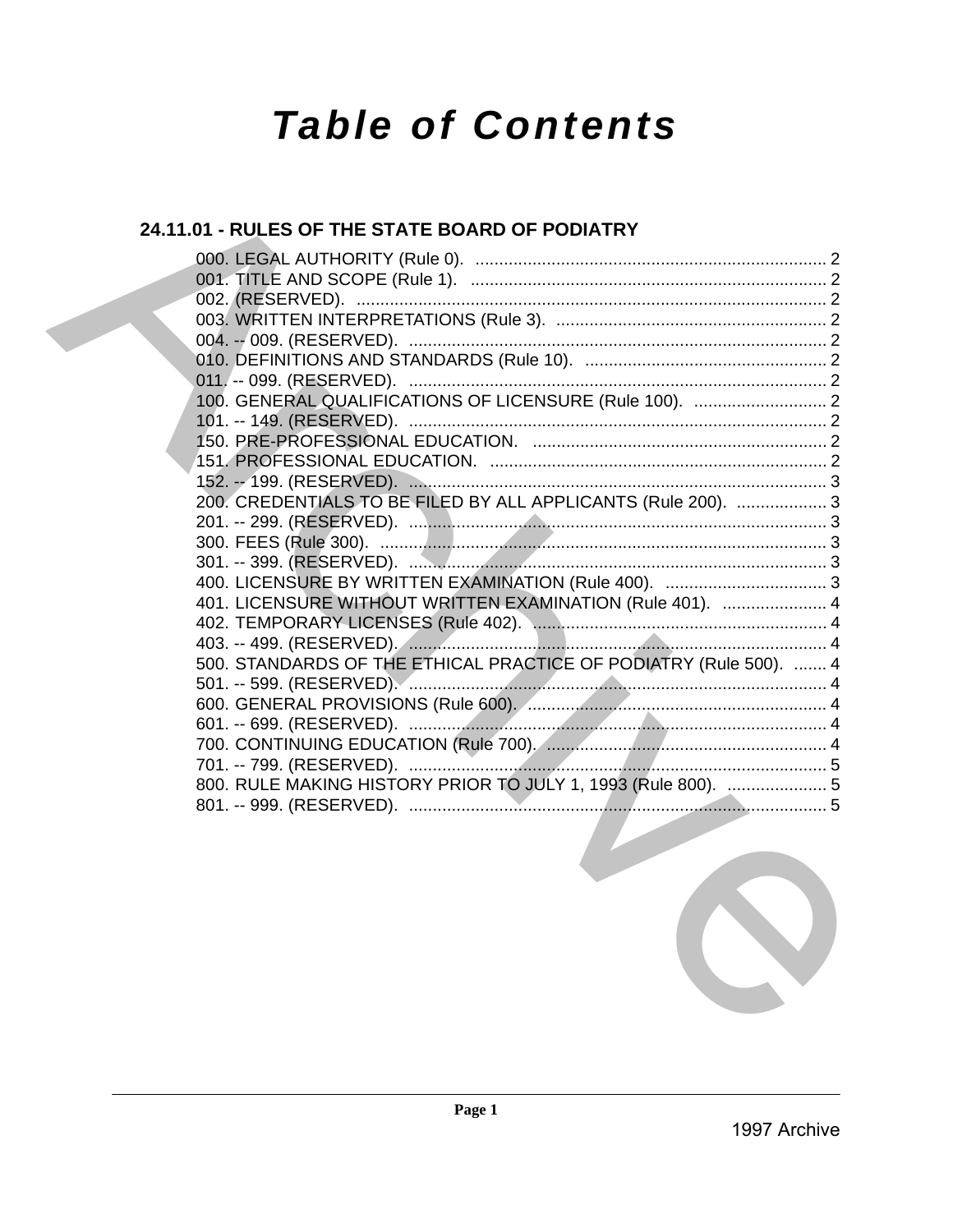#### **IDAPA 24 TITLE 11 Chapter 01**

### **24.11.01 - RULES OF THE STATE BOARD OF PODIATRY**

#### <span id="page-1-1"></span>**000. LEGAL AUTHORITY (Rule 0).**

These rules are hereby prescribed and established pursuant to the authority vested in the State Board of Podiatry, by the provisions of Section 54-605, Idaho Code. (7-1-93)

#### <span id="page-1-2"></span>**001. TITLE AND SCOPE (Rule 1).**

These rules shall be cited as IDAPA 24, Title 11, Chapter 01, "Rules of the State Board of Podiatry." (7-1-93)

#### <span id="page-1-3"></span>**002. (RESERVED).**

#### <span id="page-1-4"></span>**003. WRITTEN INTERPRETATIONS (Rule 3).**

<span id="page-1-0"></span>The board may have written statements which pertain to the interpretation of the rules of this chapter. Such interpretations, if any, are available for public inspection and copying at cost in the main office of the Bureau of Occupational Licenses. (7-1-93) 24.11.01 • RUES OF THE STATE BOARD OF PODIATRY<br>
1998. LIBERAL ATHORITY (Rele 0),<br>
Encoration at Security Rele 0),<br>
increase the same board of Nulling by<br>
Survey Context (Poiss), and Context (Poiss),<br>
one context in the Su

#### <span id="page-1-5"></span>**004. -- 009. (RESERVED).**

#### <span id="page-1-6"></span>**010. DEFINITIONS AND STANDARDS (Rule 10).**

01. Act. The Act means Chapter 143 Idaho session Laws of 1957 codified as Chapter 6, Title 54, Idaho d any amendments thereto. (7-1-93) Code, and any amendments thereto.

02. Board. The Board means the State Board of Podiatry, as prescribed in Section 54-604, Idaho Code. (7-1-93)

03. Licensure. Licensure means the act of acquiring a license to practice podiatry in Idaho. (7-1-93)

04. Reputable School. A "reputable school" of podiatry is, and the term as used in these rules shall mean, an approved podiatry school located within the United States or Canada and designated as such by the council on Education and the American Podiatry Association.

#### <span id="page-1-7"></span>**011. -- 099. (RESERVED).**

#### <span id="page-1-8"></span>**100. GENERAL QUALIFICATIONS OF LICENSURE (Rule 100).**

| -01. | Residence. No period of residence in Idaho shall be required of any applicant. | $(7-1-93)$ |
|------|--------------------------------------------------------------------------------|------------|
| 02.  | Age. An applicant shall be at least twenty-one $(21)$ years of age.            | $(7-1-93)$ |

03. Character. An applicant shall be of good moral character. (7-1-93)

04. Citizenship Requirement for Exam. Citizenship is not required of an applicant for the Idaho podiatry examination. (7-1-93)

#### <span id="page-1-9"></span>**101. -- 149. (RESERVED).**

#### <span id="page-1-10"></span>**150. PRE-PROFESSIONAL EDUCATION.**

An applicant shall possess evidence of graduation from an accredited high school, or its equivalent, and possess evidence of credits granted for at least two (2) full years of general college study in a college or university of recognized standing. (7-1-93) recognized standing.

#### <span id="page-1-11"></span>**151. PROFESSIONAL EDUCATION.**

An applicant shall possess evidence of graduation from four (4) full years of study in a reputable school of podiatry,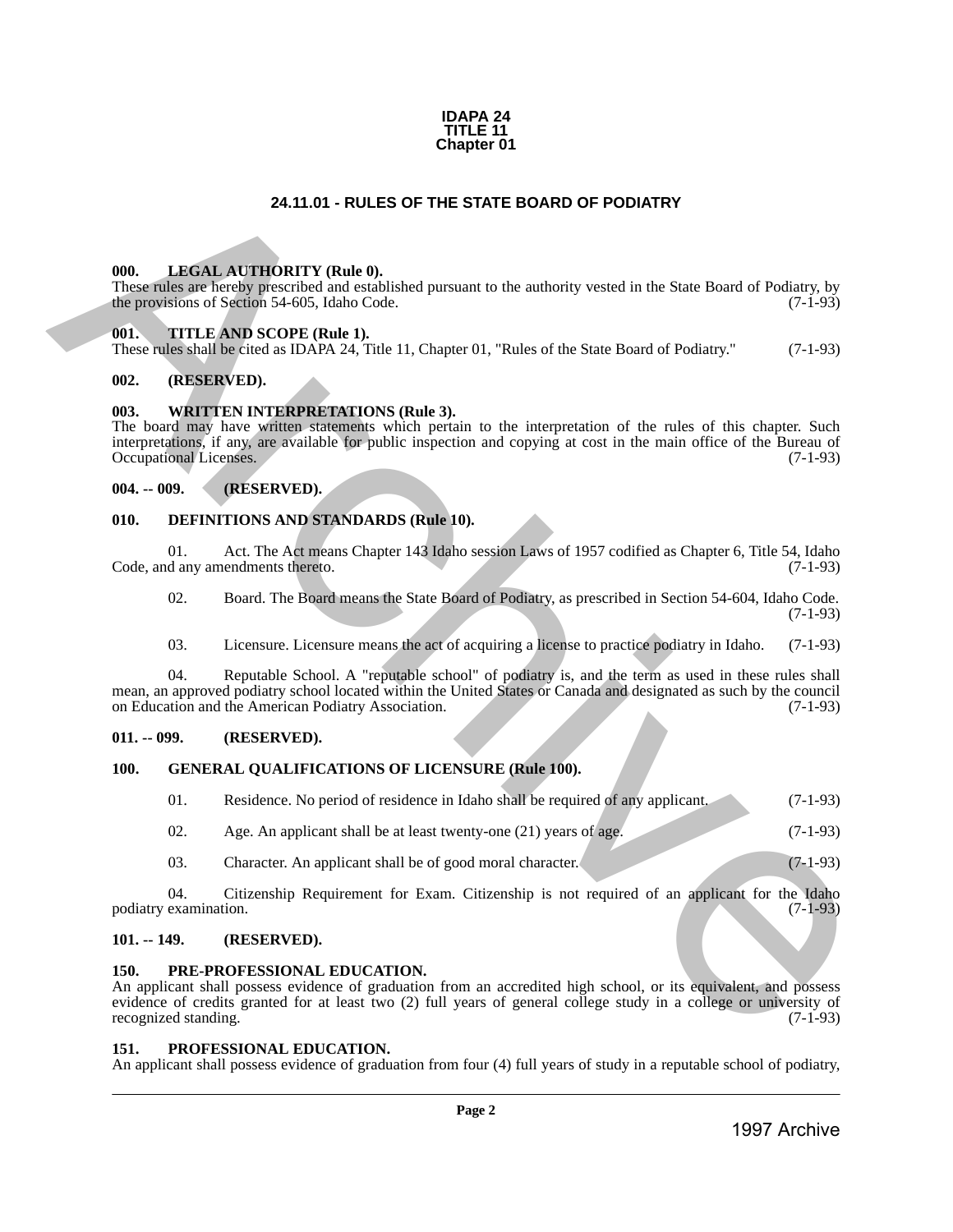as defined in Subsection 010.04 of these rules. (7-1-93)

#### <span id="page-2-0"></span>**152. -- 199. (RESERVED).**

#### <span id="page-2-1"></span>**200. CREDENTIALS TO BE FILED BY ALL APPLICANTS (Rule 200).**

01. Application. An application shall be completed by all applicants for licensure upon a form prescribed by the state board of podiatry which must be submitted ninety (90) days before the date of examination, and is not returnable. (7-1-97) and is not returnable.

02. Certified Copy of National Board Results. A copy of the applicable National Board results which certified as true and correct by the examining entity. (7-1-97) has been certified as true and correct by the examining entity.

03. Photograph Requirement. All applications shall be accompanied by an unmounted passport type photograph, head and shoulders only, taken not more than one (1) year prior to the date of application, which fact shall be attested to by the applicant's signature across the bottom of the picture and attested to before a public officer authorized to administer oaths. Informal pictures or snapshots are NOT acceptable. (7-1-97) authorized to administer oaths. Informal pictures or snapshots are NOT acceptable.

04. Educational Certificate Requirement. Each applicant may be required to furnish a certificate executed by proper authority proving that he or she graduated from a four (4) year high school, or school of equivalent standing, and a certificate proving the extent of his collegiate education to be not less than two (2) years in<br>an accredited college or university giving instruction in letters and sciences. (7-1-93) an accredited college or university giving instruction in letters and sciences. **1997 B. C. 1993**<br>
1997 C. 1998 C. 1997 C. 1997 C. 1997 C. 1997 C. 1997 C. 1997 C. 1997 C. 1997 C. 1997 C. 1997<br>
1997 C. 1997 C. 1997 C. 1997 C. 1997 C. 1997 C. 1997 C. 1997 C. 1997 C. 1997 C. 1997 C. 1997 C. 1997 C. 199

05. Diploma. Certified photostatic copy of diploma granted by any college of podiatry and copy of official transcripts indicating graduation from the program. (7-1-97)

#### <span id="page-2-2"></span>**201. -- 299. (RESERVED).**

#### <span id="page-2-3"></span>**300. FEES (Rule 300).**

01. Application Fee. A fee shall accompany all applications. The fee shall be two hundred dollars (7-1-97) (\$200). (7-1-97)

02. Original License Fee. The original license fee shall be one hundred dollars (\$100). (7-1-97)

03. Written Exam Fee. The fee for examination shall be that charged by the national examining entity, with an additional twenty-five (\$25) dollar administrative fee. (7-1-97) together with an additional twenty-five  $(\$25)$  dollar administrative fee.

04. Annual Renewal Fee. Fee for annual renewal of licenses, one hundred dollars (\$100) on or before day of July of each year. (7-1-93) the first day of July of each year.

05. Re-Exam Fee. For candidates re-examining for the written and oral/practical examinations or written examination only, the fee for re-examination will be four hundred dollars (\$400). For candidates re-examining for the oral/practical only, the fee shall be two hundred dollars (\$200). (7-1-97) for the oral/practical only, the fee shall be two hundred dollars  $(\$200)$ .

06. Fee Non-Refundable. No fee shall be returnable. (7-1-93)

#### <span id="page-2-4"></span>**301. -- 399. (RESERVED).**

#### <span id="page-2-5"></span>**400. LICENSURE BY WRITTEN EXAMINATION (Rule 400).**

01. Examination of Applicants. Examination of applicants shall be conducted by the whole board or by nated agents or representatives. (7-1-97) its designated agents or representatives.

02. Exam Required For Licensure. Except as provided in Section 401, of these rules, no person shall be to practice podiatry unless he or she shall have passed a written examination given by the board. (7-1-93) licensed to practice podiatry unless he or she shall have passed a written examination given by the board.

**Page 3**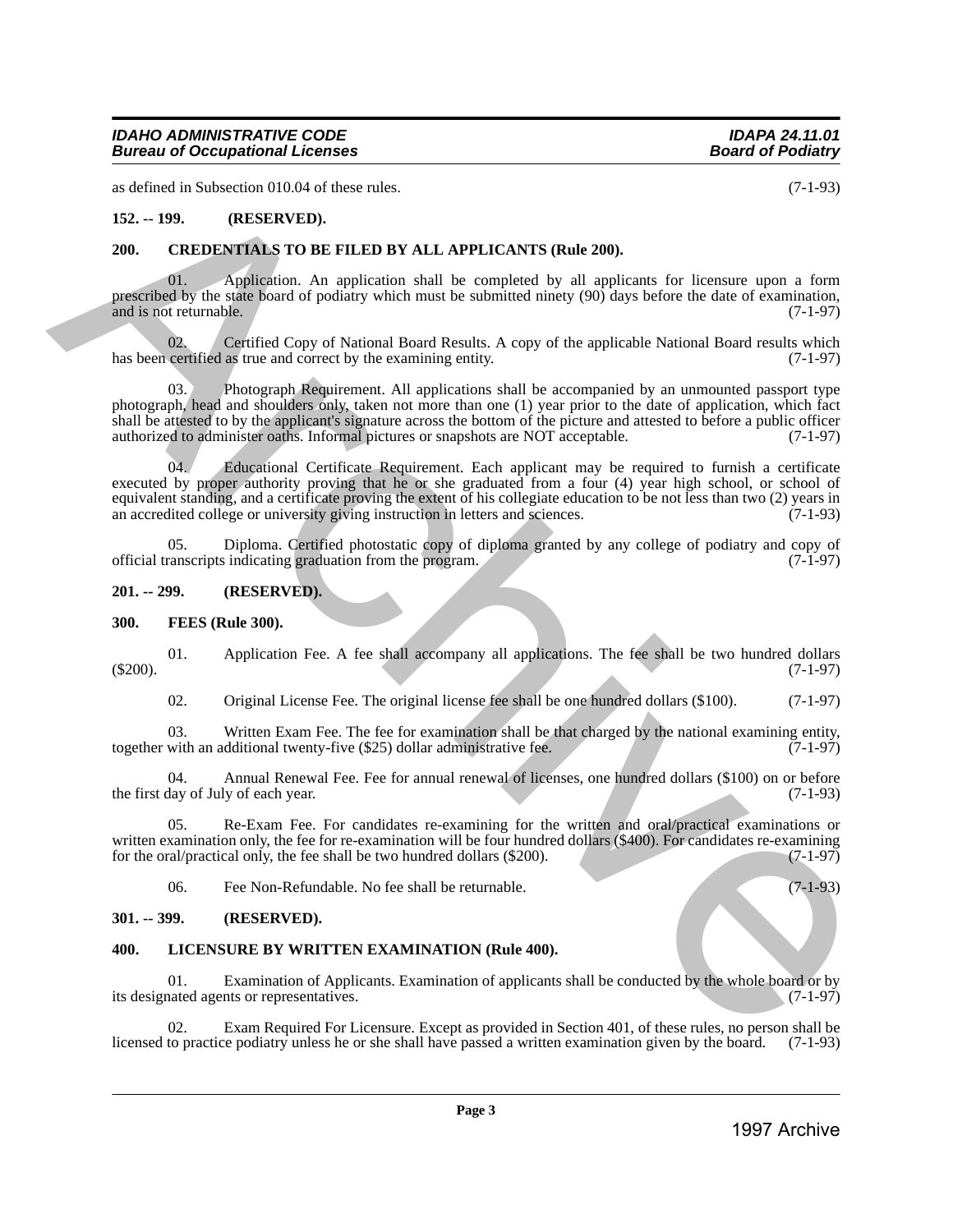## *IDAHO ADMINISTRATIVE CODE IDAPA 24.11.01 Bureau of Occupational Licenses*

03. Interview of Applicants by Board. The Board will personally interview all applicants to certify their v for licensure during January of each year. eligibility for licensure during January of each year.

04. Exam Dates. Written National Examinations shall be held at Boise, Idaho, the second Tuesday of June and optional December examination of each year and at such other times as the board shall direct. (7-1-97)

05. Passing Grade. No applicant shall be granted a license unless he attains a passing grade as determined by the board in all subjects examined and a general average of seventy-five percent (75%) as established in Section 54-606, Idaho Code.

06. Failure of Exam. An applicant failing in the examination shall be entitled within six (6) months to a nation upon the payment of an additional fee as established in Section 300. (9-28-94) reexamination upon the payment of an additional fee as established in Section 300.

Failure of Reexam. An applicant who fails the examination on two (2) such reexaminations shall exhaust his privilege under his original application. (9-28-94)

08. Original Application. The original application will be considered null and void after a period of two from date of original application if no license has been issued. (7-1-97) (2) years from date of original application if no license has been issued.

#### <span id="page-3-0"></span>**401. LICENSURE WITHOUT WRITTEN EXAMINATION (Rule 401).**

01. Practical and/or Oral Examination. The board will require a practical and/or oral examination if it deems it necessary to determine the qualifications of an applicant. The practical and/or oral examination shall be conducted by the board at a time and place convenient to the board and shall cover subjects relating to podiatry which the board feels necessary. (7-1-97) (3) the board feels necessary. (3) the board feels necessary.

02. Special Qualifications. Applicants for licensure under this section shall file all the credentials as provided in Section 200 and in addition shall provide a certified copy of the subjects and the grades obtained by written examination in some other state or territory or through the national board of podiatry examiners. Such examination must have been taken and passed within the preceding five (5) years from date of this application. Proof must be submitted that he or she meets the requirements of this section. Applicants must appear in person before the whole board or a quorum of the whole board and shall accompany their application with a fee of two hundred dollars (\$200), which fee shall be not returned if for any reason license is not granted. (9-28-94)  $(\$200)$ , which fee shall be not returned if for any reason license is not granted. Nightang for incomes of Application de Beaul in Beauti will present by the controller intervention of  $\frac{1}{12}$ <br>
The and optical because the state of Application de Beauti will be the state in the state of Application de

#### <span id="page-3-1"></span>**402. TEMPORARY LICENSES (Rule 402).**

No temporary licenses may be granted for the practice of podiatry in Idaho. (7-1-93)

#### <span id="page-3-2"></span>**403. -- 499. (RESERVED).**

#### <span id="page-3-3"></span>**500. STANDARDS OF THE ETHICAL PRACTICE OF PODIATRY (Rule 500).**

The standards of the Ethical Practice of Podiatry are prescribed in Section 54-609, Idaho Code, and shall apply to all practitioners of podiatry.

#### <span id="page-3-4"></span>**501. -- 599. (RESERVED).**

#### <span id="page-3-5"></span>**600. GENERAL PROVISIONS (Rule 600).**

Regular meetings of the board shall be the second Tuesday of June and an optional December meeting of each year.

#### <span id="page-3-6"></span>**601. -- 699. (RESERVED).**

#### <span id="page-3-7"></span>**700. CONTINUING EDUCATION (Rule 700).**

01. Post Graduate Education Requirement for License Renewal. Each podiatrist licensed by the state of Idaho shall attend in each twelve (12) month period preceding the renewal of a license to practice podiatry in Idaho, a minimum of twelve (12) full hours of approved post-graduate podiatry education courses and copies of certificates of attendance which include the location of meetings approved by the Board of Podiatry shall accompany the renewal

(7-1-93)